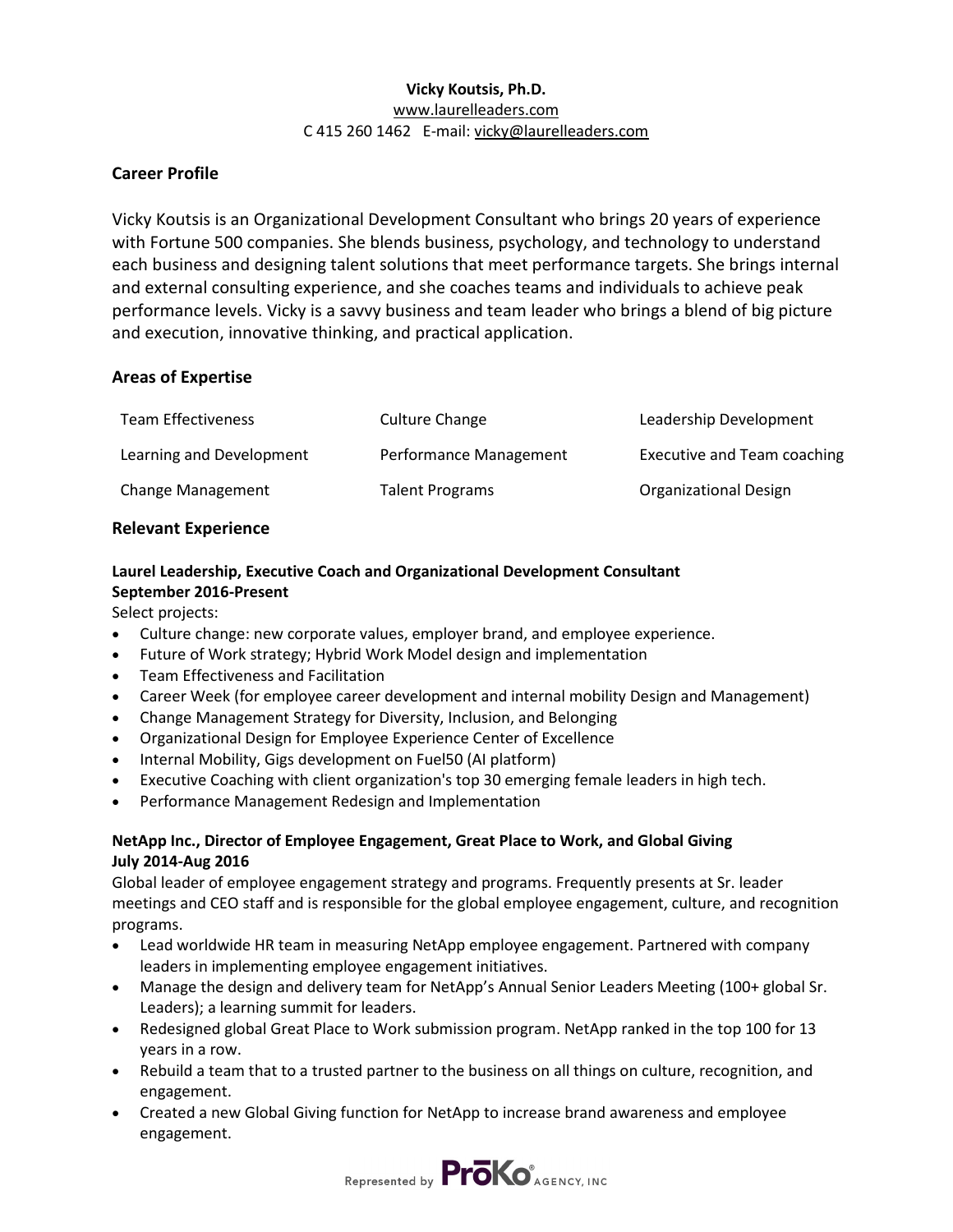## **NetApp Inc., Sr. Organization Development Consultant, September 2011-July 2014**

Provide Organizational Development services to Corporate & Engineering groups. Sample projects:

- Designed and Facilitated Team Effectiveness workshops (team vision, charter, priorities, team dynamics, team performance and effectiveness)
- Developed and facilitated action learning experience for Global HR Business Partners.
- Partnered with VP of Org Effectiveness and CEO staff to a multi-year culture transformation.
- Led a team to deliver the Managerial Effectiveness Survey for Product Operations. Achieved a 94% participation rate. Year 2 achieved a statistical improvement in the hot spot areas.

#### **Yahoo! Inc., Sr. Manager, Talent Development, February 2008-June 2010**

Responsible for critical talent management programs and initiatives.

- Managed Yahoo's performance management program: Program improvement efforts led to 22 points increase in the employee survey from 2009 to 2010.
- Led succession management program, designed succession workshops, and developed leadership pipeline development solutions geared towards on-the-job learning experiences.
- Developed organizational review and health metrics dashboard and annual process.
- Implemented and integrated leadership competencies (LOMINGER/KORN FERRY) in talent management programs and solutions (i.e., talent reviews/succession planning, executive coaching).
- Lead the redesign of Yahoo's executive coaching program.
- Responsible for Yahoo's first ever Culture Hackathon event.

## **Deloitte Consulting, Senior Consultant, July 2004-May 2007**

Human capital consultant specialized on change management and designing programs that address "people" dimension of business transformation.

- Managed Human Capital's learning in the West for over 200 employees.
- Created certification learning paths for telecom company
- Lead training for adopting a new technology system for a California county, impacting over 3,000 employees that delivered services in millions of customers.
- Change Management Lead on several change projects Fortune 500 companies.

## **Hewlett-Packard, Org Development Consultant (contract), September 2001-June 2004**

Provided Organizational Development consulting services focused on critical decision-making, meeting facilitation, strategic planning, and culture integration.

- Co-Founder of the *Decision Accelerator,* a process and a process consultation team that provided process and decision-making facilitation services during the HP/Compaq merger, Co-facilitated *Decision Accelerator* sessions for product, sales, IT, and finance groups.
- Developed and facilitated "Fast Start" workshops for worldwide teams as part of the Culture Integration effort during the HP/Compaq merger.
- Produced event-based consulting engagements with various HP Teams (e.g., Finance, Sales, and HP Labs) within *Garageworks*, a rapid decision center.
- Assisted with the development of a dual career path for HP Labs.
- Researched middle managers' behavior and level of contribution during the HP-Compaq merger

#### **Santa Clara University, Researcher (contract), June 2000-July 2001**

Conducted research sponsored by NASA and the Federal Aviation Agency on communication and safety among aircraft maintenance personnel.

- Collected and analyzed data using observations, surveys, and archival data.
- Developed questionnaire scale measuring "trust and safety."